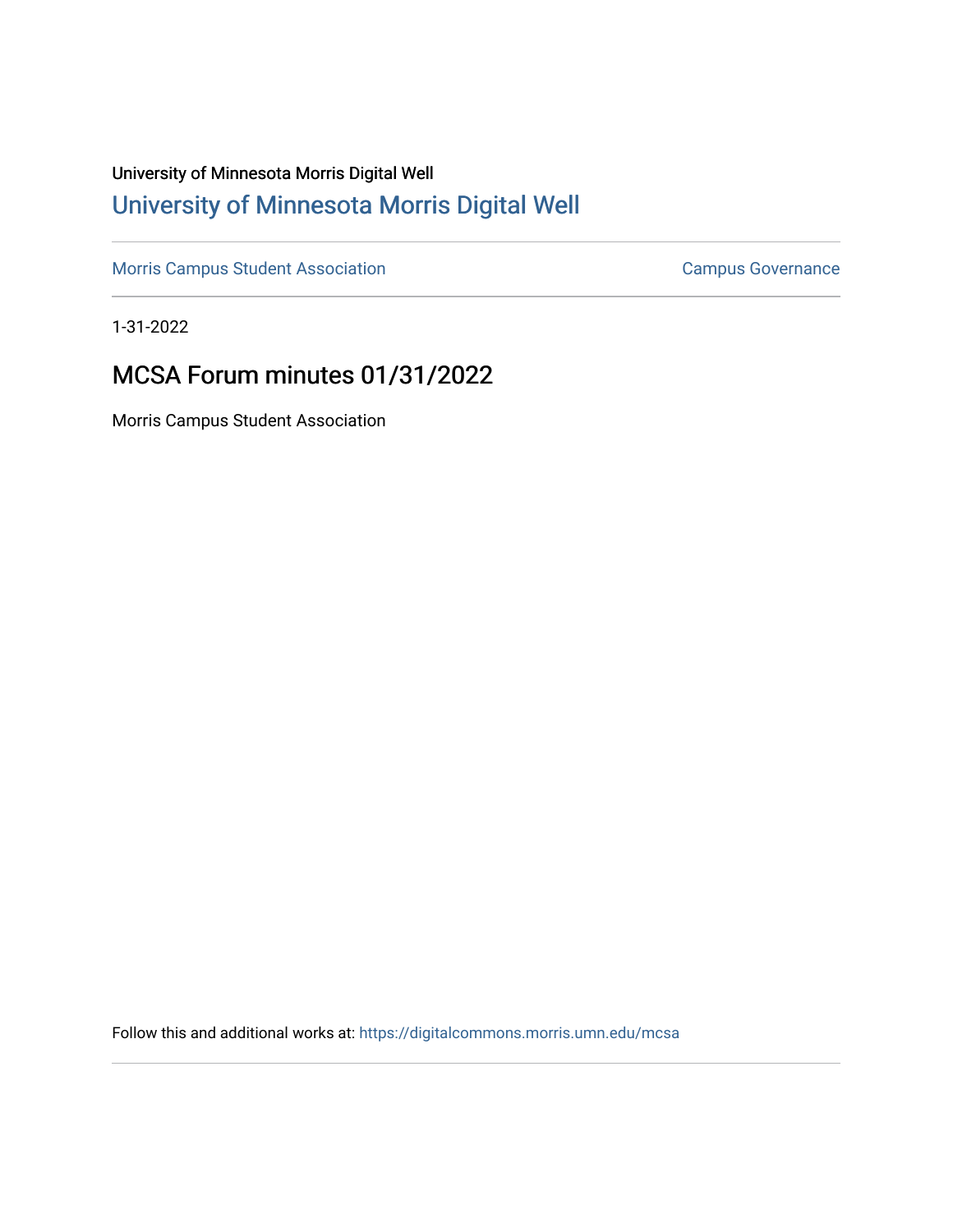## *Morris Campus Student Association* University of Minnesota - Morris Morris, Minnesota 56267

| Memo to:     | <b>MCSA Forum Members</b>                    |  |
|--------------|----------------------------------------------|--|
| <i>From:</i> | <b>MCSA Executive Committee</b>              |  |
| Subject:     | Forum Agenda for Monday, January 31st, 2022. |  |

The Forum will meet on Monday at 6:00 pm on Zoom.

[Zoom link](https://umn.zoom.us/j/92605258042?pwd=QUhqVDduTTd6ZFY0ek5FcnB5R1dkUT09) : Please mute yourself when not speaking or voting.

*Reminder that only current voting members are allowed to vote, make motions, and make seconds. However, all are encouraged to participate in discussions. Click [here](https://docs.google.com/spreadsheets/d/1IgORcenzdq47MXSEksu8Kf-kX8Rk_J3VRxbcskqDAks/edit?usp=sharing) to check your voting eligibility in Forum.*

*MCSA core documents like the Constitution, Bylaws, and guide to Robert's Rules can be found [here.](https://drive.google.com/drive/folders/1TIMThwj04feIUKbJOUHqFjpxSo5d_3_W?usp=sharing)*

This meeting came to order at 6:03pm on January 30th, 2022

## **I. Approve Agenda**

- 1) Noelle Muzzy
- 2) John Barber
- 3) This motion passes

## **II. Approve Minutes [1.24.22](https://docs.google.com/document/d/1Sfo27tNtxOeW1Bd9VYnjdnrXKCD5MaTeS84QvpfMAUY/edit)**

- 1) Asd
- 2) Sdf
- 3) This motion passes

## **III. President's Remarks presented by** *President Dylan Young*

## **IV. Committee Reports**

## **MCSA Committees**

Academic Affairs

Vanessa: Will be working on violations to covid safety survey. I have a rough outline. We'll also be working on covid posters.

Campus Relations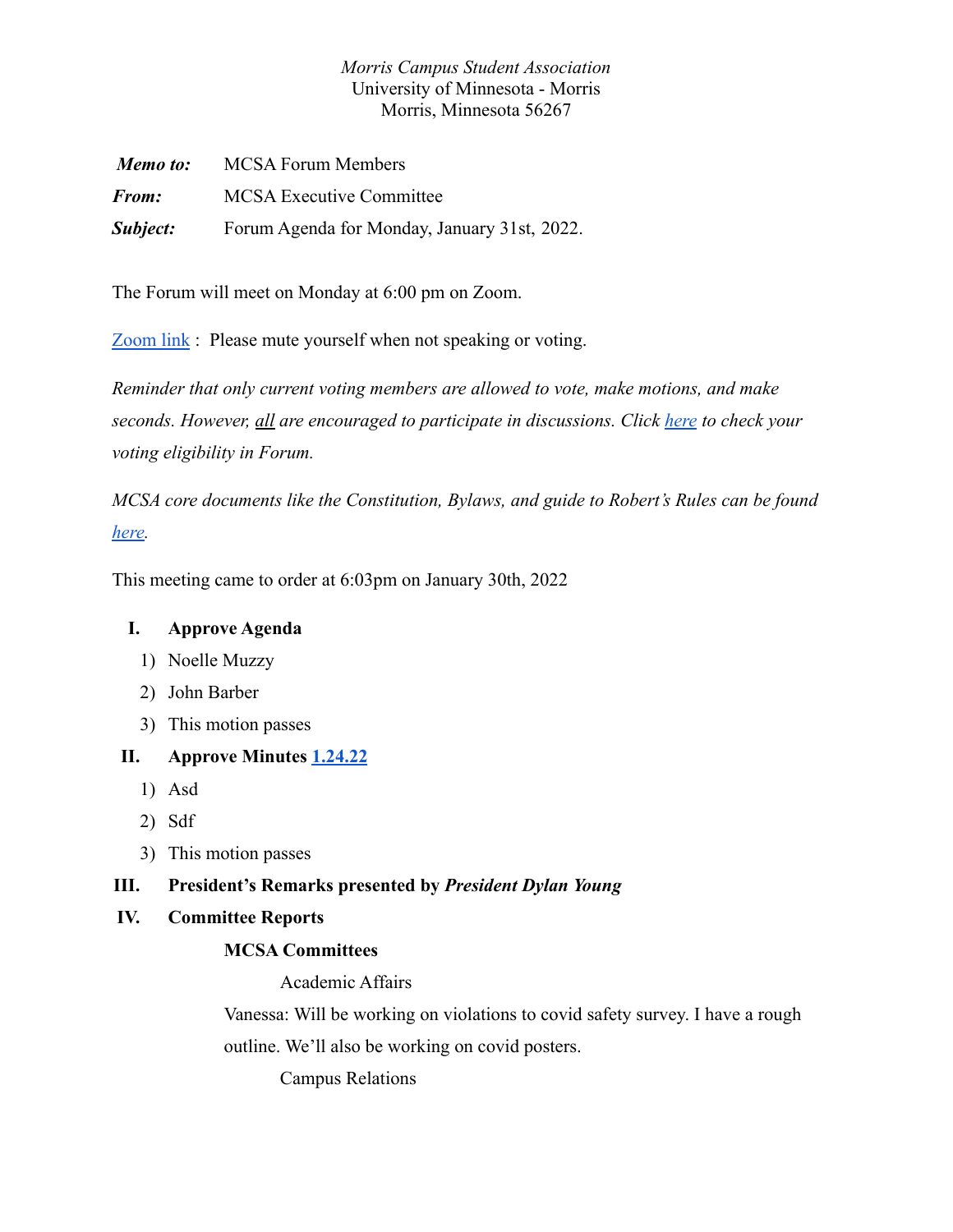Gabby: Will be talking about Prairie Gala.

Resources and Operations

Griffin: Will be talking about Tech Fee. The weekend we're looking at for Tech Fee is April 2nd and 3rd (everyone mark those off on your calendars!).

### Student Services

John: We'll be talking about ccop (community control of police). There are updates in the student services discord channel.

## Executive Committee

Dylan; We'll be talking about our annual funding request. We'll be voting on it next monday. Let me know if you have opinions about our budget. We'll be increasing the budget for the sustainability forum and making some other changes.

#### First-Year Council

Dylan: Will be working on sustainability month. We're not meeting this week.

#### All University

Cal [as a robot due to zoom tech issues]: Will be meeting tonight with some All University people

#### **Campus Assembly Committees**

Steering

Cal: Will be meeting tomorrow

#### Planning

Noelle: Planning on naming a building. It will be on the next campus assembly agenda.

#### Equity and Diversity

Gabby: Will be meeting next week

Membership

## Curriculum

John: Peh Ng sent out an email about another Gen Ed conversation. The committee has done a lot of work around the first year experience course and the themes, and your feedback is greatly appreciated.

## Student Affairs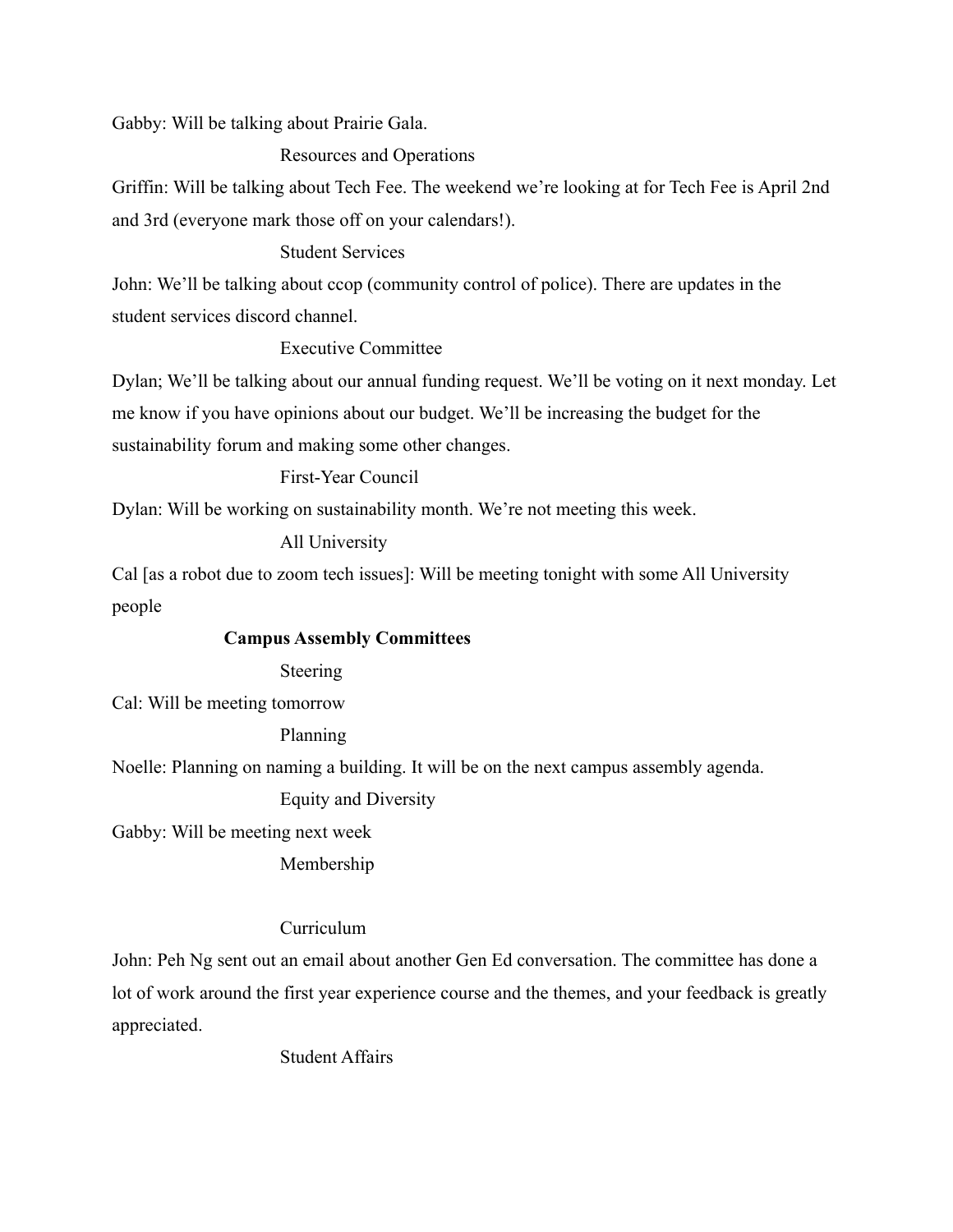### **V. Organization Reports**

Black Student Union (BSU)

Naeem: Just finished the [poster for the international](https://accounts.google.com/signin/continue?sarp=1&scc=0&continue=https%3A%2F%2Fphotos.google.com%2Fshare%2FAF1QipPPXp4zbmXj5BBIaYukRd2JSSy3d57MEK3mNXtBDnkVr_6bOof3Wj7kE6LC0VL-lA%3Fkey%3DRUlOTkxlaUF1YUE5c1JTTDdRODkydVVHZF9xalZ3&plt=AKgnsbula-vGv9Tmb94KIfIkL_fp-BQFAltlmInzbNyvuCnWC1Mjjek3wjw-mgMQdYly6o2FDMxsfHt7G2doNmsigfQljQg8uvn5yKH_3AzareiBXelJEEVpSnQ_5bXoEOPVCjle__NE&PersistentCookie=1&service=lh2&osid=1) fashion show. We're planning on tabling this week about the International Fashion Show and Soul Food Dinner.

Circle of Nations Indigenous Association (CNIA)

Morris Queer Student Initiative for Equality (MoQSIE)

Jay: Drag show will be in April, we're still working on that. Looking for a first year representative.

Students for a Democratic Society (SDS)

## **VI. Old Business**

## **VI. New Business**

For Information:

1) [Executive Committee Memo on Mask Distribution](https://docs.google.com/document/d/1U9ret8bnvogR5rW3381vVqWYou6UDxsxbFUYNnn5mtA/edit) *presented by Secretary Holboy*

Gabby: Last Friday morning I sent the letter to Chancellor Schrunck-Erikson about alternate mask distributions. She emailed back in 20 minutes and said she'll pass the message along. I will check back in with her on Friday.

Dylan: Grace and I met with Chancellor Erikson today and she is receptive of the idea. She said the only thing slowing down the initiative would be figuring out who is in charge/managing the distribution. I think we would be able to figure that out.

2) Athletics and Mask Distribution

Kendra: I emailed Matt Johnson (the athletic director) about having him or coaches distributing masks. He said that he can be the one who distributes the masks to the coaches.

Dylan: Update Matt about the letter sent to Janet Schrunck-Erikson so that everyone is on the same page

Kendra: I can forward this conversation to Janet Schrunck-Erikson

Noelle: Where is the money for the masks coming from? Is this like a second round of distribution?

Kendra: This would be tying in with Gabby's letter and part of the current mask distribution. Also wanted to see if athletics was already planning on doing something similar to this.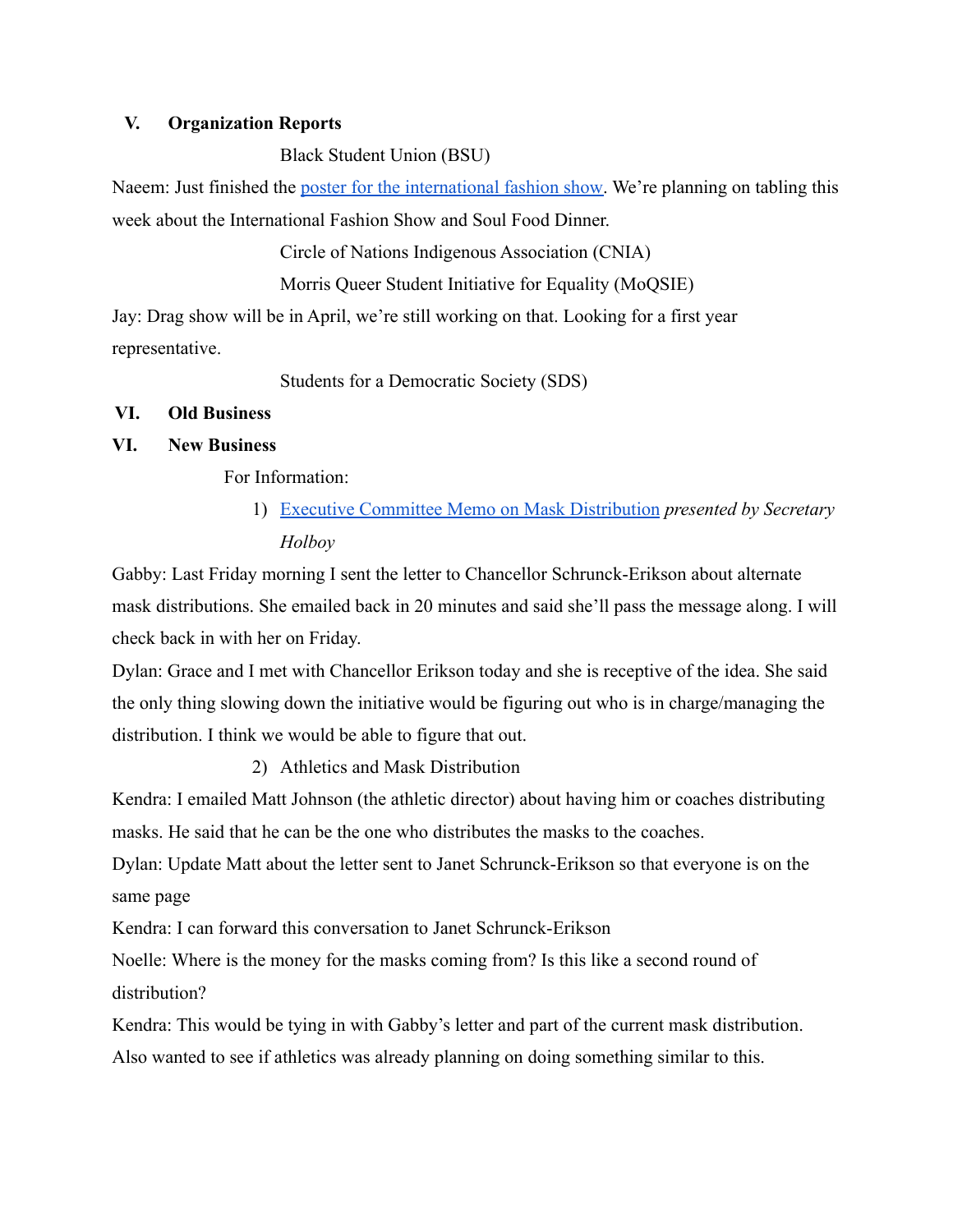Dylan: This isn't a second round, the exec committee wanted to find a better way to distribute the masks we currently have to students Julia: When we go to the library, that's a one time mask pick up correct? Noelle: Yes Julia: Would both the athlete thing and the letter be a full second round of distributions? Or would this still be based off of who has/hasn't gotten masks yet? Would students who already picked up some be able to get more? Kendra: I would like to think there would be a second round of distribution, especially with the influenza going around. Gabby: The letter mentioned there should be masks around for those who need it, instead of limiting the masks Cal: Do we know how many people have picked up their masks? Grace: Janet is going to get us those numbers soon John: The library has those numbers, but I"m not sure how accessible that data is.

Dylan: Our letters and work so far aren't for getting new masks, it's more for more effective distribution, but we support getting more masks for students.

## 3) Student Paid Sick Leave Resolution *presented by Kendra DeRosa, Grace Hiltner and Henry Hubred*

Grace: Right now getting data on how many students are working and how many hours they're working. Currently sick leave goes into effect with people working more than 20 hours/week. We're trying to get paid sick leave for students to stay after covid.

Noelle: Could check how this affects students working at multiple positions (they could be working 20+ hours but across multiple jobs)

For Action

1) Nomination and Election of Campus Assembly Committee Membership a) Steering Committee (1 member)

Dylan: The president is typically on steering. I was originally on consultative, but planning to move to steering, so Grace could be on Consultative or someone else could be. Nominate Dylan Young

1) Julia Scovil